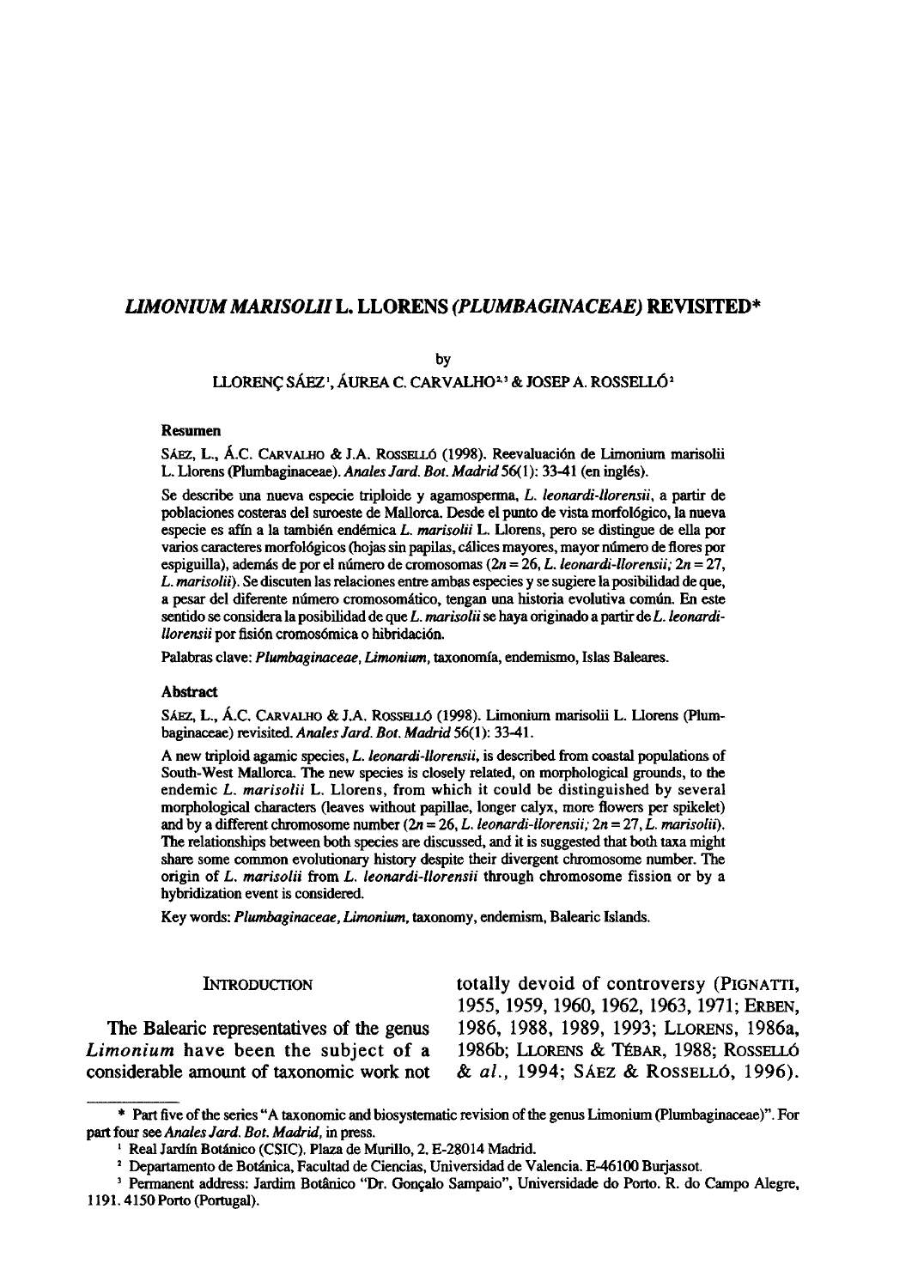*Limonium marisolii* L. Llorens is a triploid taxon endemic to the Baleario islands (LLORENS, 1986a; ERBEN, 1993), belonging in section *Limonium* subsect. *Dissitiflorae*  Boiss. This species has a narrow discontinuous distribution along southern Mallorca, where it grows on the sandy slopes and on calcareous rock crevices near the seashore. The eastern populations (from which the plant was described) have more individuals than the western ones, which are very rare and contain scanty specimens as a consequence of habitat disturbances caused by touristic development. *Limonium marisolii* has been assigned to the *L. gibertii* complex (SÁEZ & ROSSELLÓ, 1996) on the basis of overall morphology, but this placement is currently tested by other cytological and molecular evidence (SÁEZ & *al.,* unpublished data). In the course of this revision, attention was paid to the morphological differences encountered between the western and eastern populations of *L. marisolii,* which were supported by different chromosome numbers and cuticular micromorphology. Evidence is presented here that supports taxonomic recognition for the western populations which are hereby described as *L. leonardi-llorensii.* 

## MATERIAL AND METHODS

Seeds, living plants and herbarium specimens were collected from all known populations, including the type locality of *L. marisolii.* Additional specimens were borrowed from the following herbaria: BCC, G. MA and MAF.

*Breeding system and pollen fertility.*  Flowers were removed from herbarium specimens and the stigma and pollen grains were stained according to the ALEXANDER (1980) technique.

*Phytodermology.* Dried leaves were rehydrated, decolorized and stained with Bismarck Brown, using standard techniques. Thirty stomatal guard cells from both leaf surfaces were measured for each accession.

*Karyology.* Seeds were germinated in Petri dishes on moistened filter paper. Root-tips were pretreated for about 4h with 0,2% colchicine, fixed in ethanol: glacial acetic acid  $(3:1)$  at  $4^{\circ}$ C for 24h, hydrolysed in HCl 1N for 3 minutes at 60 °C, and stained with acetic orcein overnight. Root tip squashes were made in 45% acetic acid. Photographs of metaphase plates were taken at a final magnification of  $\times$  2500. In order to make the idiograms comparable, the length of the short and long arms of the chromosomes in each taxon was expressed in relative values (chromosome set  $= 100 %$ ). The description of the chromosome sets follow the nomenclature of LEVAN & *al.* (1964).

# **RESULTS**

# Limonium leonardi-llorensii L. Sáez, Carvalho & Rosselló, sp. nov. (figs. 1, 2)

*Species nova Limonio marisolii* L. Llorens *affinis, a qua vero differt calyce longiore*  (4-4,6 mm), *spiculis 2-5-floris, numero chromosomatico In* = 26, *sed praesertim foliis non papillosis et stomatibus* 33-47 um *longis.* 

*Derivatio nominis:* Named after L. Llorens, who was the first to find a population of the new species and included it under *L. marisolii.* 

Perennial with many stems, glabrous. Caudices 5-30 cm, loosely branched, spirally leafy in the upper part. Basal leaves green at anthesis,  $3.3-\overline{9} \times 1.2-2.5$  mm. Blade spatulate to elliptical, tip obtuse to rounded, with a short,  $0.1$ -0.2 ( $0.3$ ) mm apiculum; smooth on both faces, 3-5 nerved. Petiole slightly canaliculate, 1/3-1/2 as long as the blade, 2- 4 mm wide. Stem 20-120 cm long, erect. Inflorescence paniculate, branched in the upper half or third,  $11-60 \times 9-42$  cm. Branches loosely distichous, up to 40 cm long, erect to erect-patent, obliquely inserted; non flowering branches few or absent. Spikes 10-25 mm long, with 5-8 spikelets per cm. Spikelets 4.8-5.6 mm long, 2-5 flowered. Outer bract  $1.5-2 \times 1.8-2$  mm, triangular-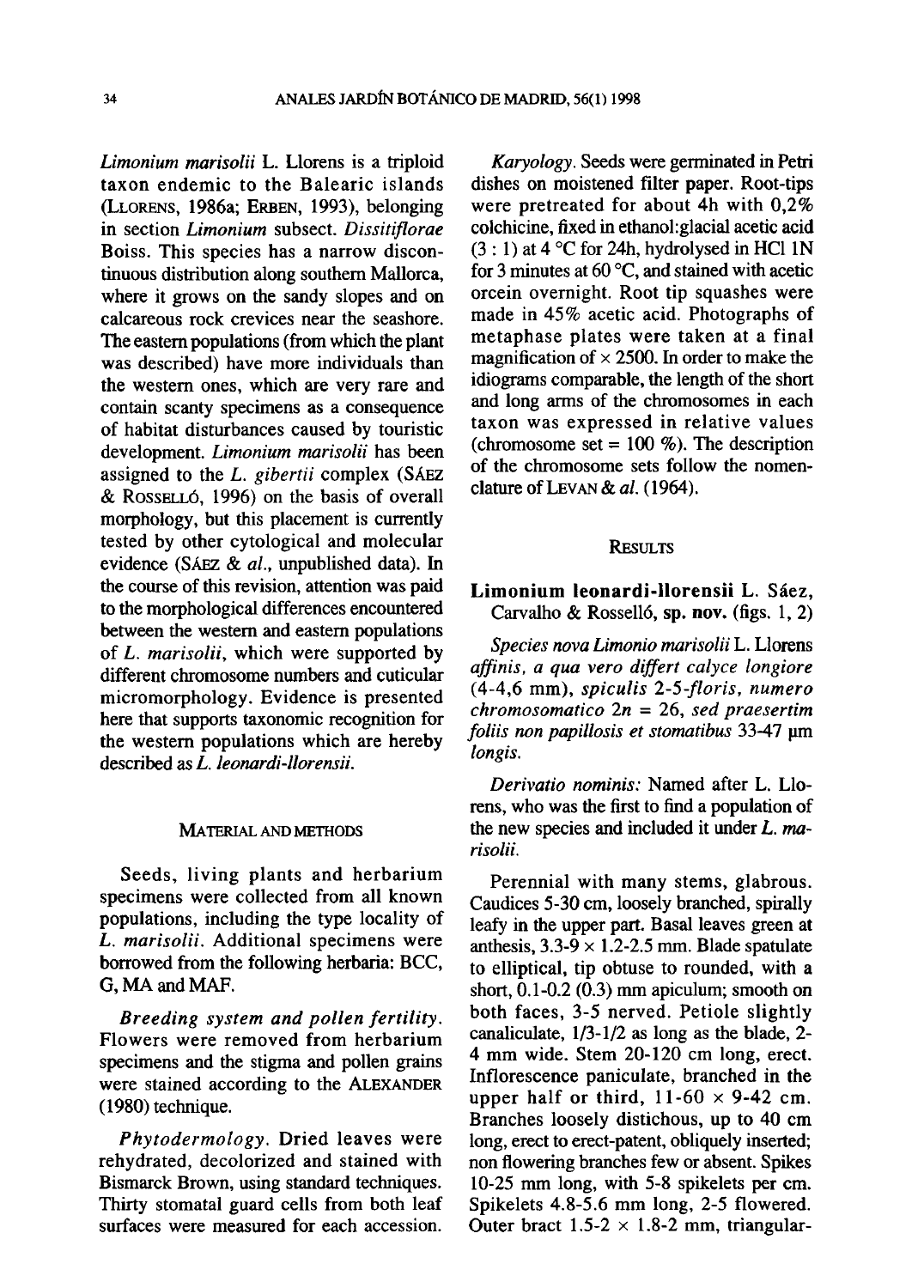ovate, acute to obtuse; margin broadly membranous, central part subfleshy, long acuminate, the acumen nearly reaching the margin. Middle bract  $1.7 - 2.3 \times 1.3 - 1.7$  mm. oblong-elliptic, blunt to subemarginate, membranous. Inner bract  $3.9-4.2 \times 2.8$ -3.4 mm, obovate to elliptical, obtuse to rounded, with a broad membranous margin; central part subfleshy,  $2.6 - 3.2 \times 1.7 - 2.2$  mm, oblong, triangular acuminate, the acumen



Fig. *1.-Limonium leonardi-llorensii,* Punta Negra (Mallorca) (holotype, BCC): habit.

(0.5)0.6-0.8(0.9) mm, not reaching the margin. Calyx 4-4.6 mm, tube with long eglandular hairs; teeth ca.  $0.4$ - $0.7 \times 0.6$ -0.8 mm, semielliptic; midrib not reaching the calyx lobes. Corolla funnel-shaped. Petáis  $7.1 - 7.7 \times 1.9 - 2.4$  mm, cuneate, violet. Pollenstigma combination: A/cob.

*Holotypus: Insulae Baleares, Majorica, ubi loco dicto* Punta Negra, Calviá, 31S DD6175, *in saxosis maritimis, die* 18-VIII-1995 L. Sáez *legit,* BCC-5015 *(isotypi:* herb. L. Sáez).

# *Material examined*

*L. leonardi-llorensii:* Punta Negra, Calviá, 31S DD6175, 7-1-1995, *J.M. González, JA. Rosselló & L. Sáez,* BCC, herb. Sáez; ibidem, 22-IV-1995, *JA. Rosselló & L. Sáez,* BCC, herb. Sáez; ibidem, 18-VI-1995, *L. Sáez,* BCC, herb. Sáez. Cala Major, Palma de Mallorca, 31SDD6678, 7-1-1995, *J.M. González, JA. Rosselló & L. Sáez,* BCC, herb. Sáez; ibidem, 24-Vni-1995, *L. Sáez,* BCC, herb. Sáez; ibidem, 25-X-1996, *JA. Rosselló & L. Sáez,* BCC, herb. Sáez.

*L. marisolii:* In saxosis maritimis 1. d. Punta deis Esparrals (Punta Llobera, Marina de Llucmajor), 15-VÜ-1971, *A. & L. Llorens,* MA 327928, *isotypus.* Pas de Sa Senyora, región de la Punta Llobera, rochers maritimes, 10-VI-1985,/1. *Charpin,* AC 19476 & *al,* G 287741. Pas de Sa Senyora, Llucmajor, 31SDD8059, 7-1-1995, *J.M. González, JA. Rosselló & L. Sáez,* BCC, herb. Sáez; ibidem, 9-Vni-1996,/A *Rosselló & L. Sáez,* BCC, herb. Sáez. Es Cap Blanc, Llucmajor, 31SDD8257, *M. Mayol, JA. Rosselló & L. Sáez,* BCC, herb. Sáez; ibidem, 23-X-1996, *JA. Rosselló & L. Sáez,* BCC, herb. Sáez. A prop de Cala Beltràn, Llucmajor, 31SDD8456, 23-XII-1995, *M. Mayol, JA. Rosselló & L. Sáez,* BCC, herb. Sáez.

### ECOLOGY AND DISTRIBUTION

*Limonium leonardi-llorensii* grows on maritime slopes on calcarenite rocks of two South-West Majorcan localities, whereas *L. marisolii* is restricted to several coastal places located on the southeastern part of the Palma bay (fig. 6). Few other *Limonium*  species have been noted growing with *L. leonardi-llorensii* viz, *L. companyonis*  (Gren. & Billot) Kuntze, *L. minutum* (L.) Chaz and *L. gibertii* (Sennen) Sennen. Associated species were *Fagonia cretica* L., *Pistacia lentiscus* L. and *Sonchus tenerri*mus **L**.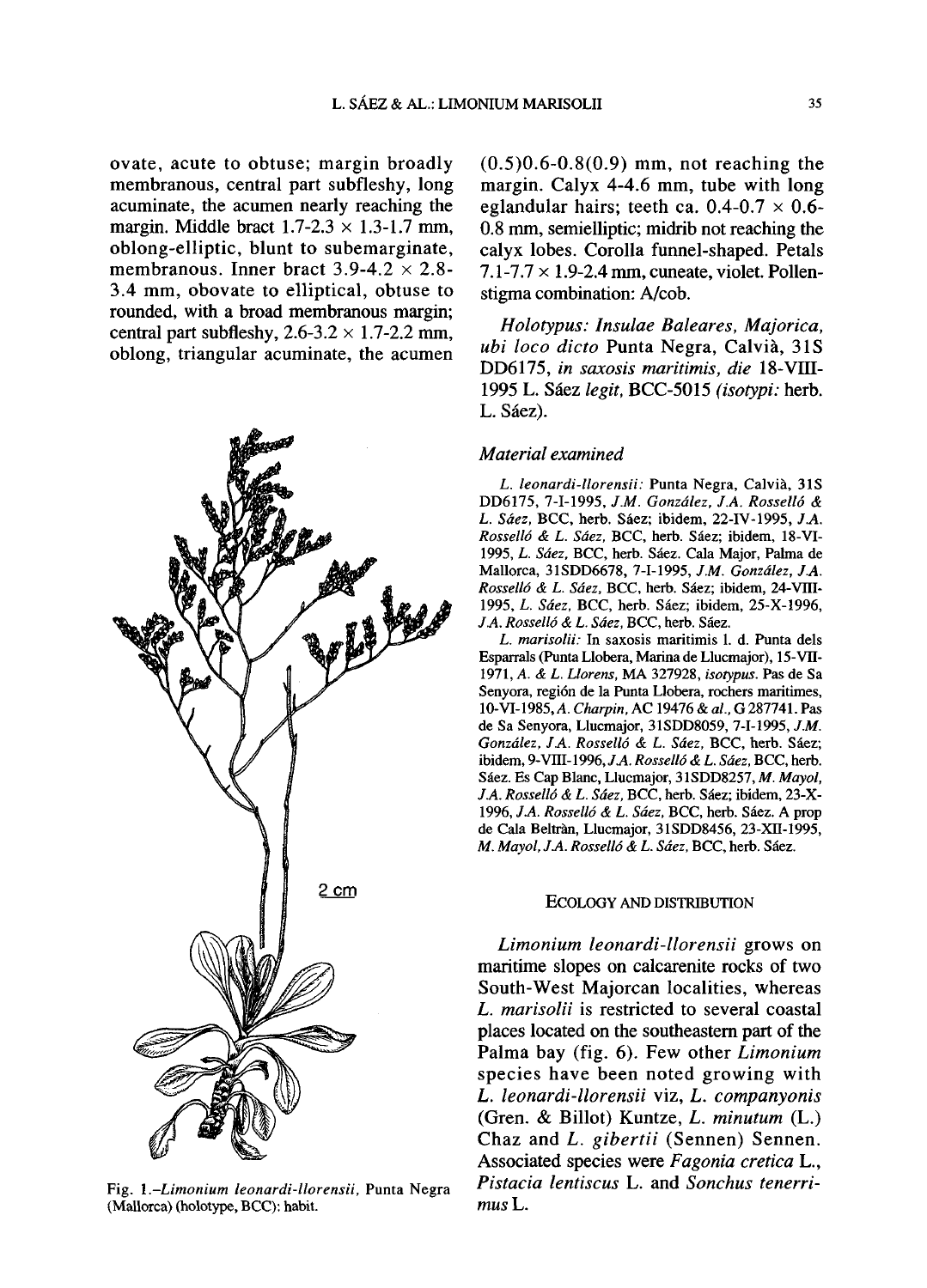

Fig. *2.-Limonium leonardi-llorensii,* Punta Negra (Mallorca) (holotype, BCC): A, inner bract; B, outer bract; C, middle bract; D, calyx; E, calyx teeth; F, spikelet; G, leaves.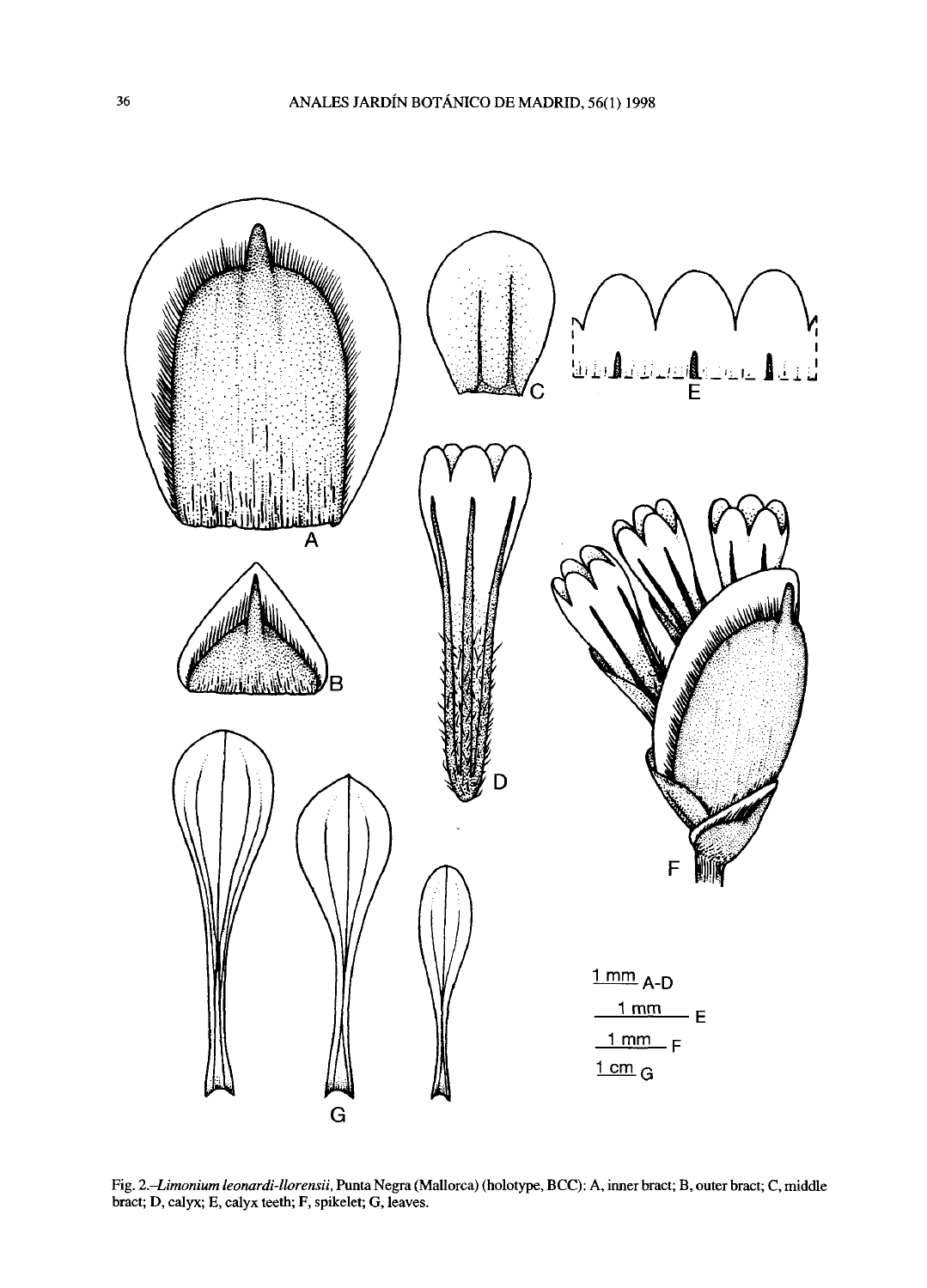| TABLE 1 |  |
|---------|--|
|         |  |

|                             | Locality                  | Chromosome<br>number                | Marker<br>chromosome | Sample<br>size:<br>individuals<br>(cells) |
|-----------------------------|---------------------------|-------------------------------------|----------------------|-------------------------------------------|
| Limonium leonardi-llorensii | Punta Negra<br>Cala Major | $2n = 26$<br>$2n = 26$<br>$2n = 27$ |                      | 11(33)<br>7(39)<br>1(1)                   |
| L. marisolii                | Cap Blanc<br>Pas Senyora  | $2n = 27$<br>$2n = 27$<br>$2n = 26$ |                      | 5(8)<br>6(16)<br>1(1)                     |

# KARYOLOGICAL FEATURES OF *LIMONIUM LEONARDI-LLORENSII* AND *L. MARISOLII*

#### **PHYTODERMOLOGY**

Both *L. leonardi-llorensii* and *L. marisolii*  show subpolygonal epidermal cells in the leaves. Salt glands are uniformly scattered in the adaxial and abaxial surfaces. Anticlinal walls  $[(5)6-8(9)$  µm wide] present pits of irregular width. In *L. marisolii,* papillae are irregularly scattered along the periclinal walls of both leaf surfaces, whereas they are absent in *L. leonardi-llorensii.* Both species have amphistomatic leaves, with anisocytic (WILKINSON, 1979) stomata regularly distributed along the leaf blade (fig. 5). The length of stomata guard cells is significantly longer in *L. leonardi-llorensii* than in *L. marisolii* (table 2).

## **KARYOLOGY**

Metaphase plates from individuals belonging to eastern populations consistently yield a chromosome count of  $2n = 27$  (fig. 3a), with a chromosome formula of 4M + 15m + 8sm. One aneusomatic cell with an aneuploid karyotype  $(2n = 26)$  was observed in one individual (# 4) from one of the two examined accessions. In contrast, the two western populations had a  $2n = 26$  complement (fig. 3b), with a chromosome formula of  $7M +$ lOm + 8sm + lst. Also, one cell with a deviating chromosome number  $(2n = 27)$  was encountered in a  $2n = 26$  individual (#5). These chromosome numbers are in accordance with a polyploid (triploid) level for



Fig. 3.-Metaphasic plates of *Limonium leonardi-llorensii* (A) and *L. marisolii* (B). (x 2500.)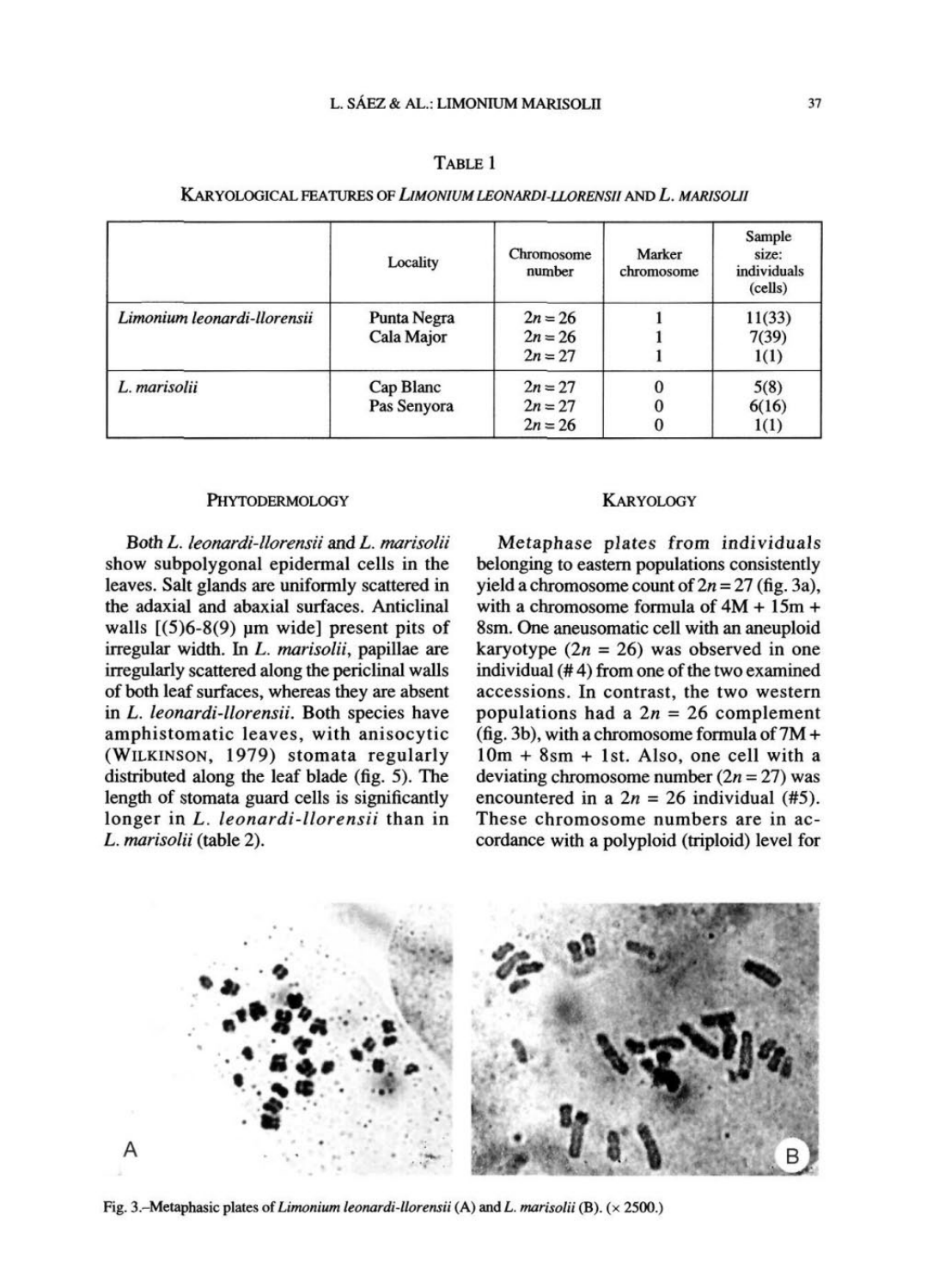|                             | Locality                  | Papillae               | Stomate guard cells length<br>$(Mean \pm SD)$ |                                      | Sample size<br>(individuals, |
|-----------------------------|---------------------------|------------------------|-----------------------------------------------|--------------------------------------|------------------------------|
|                             |                           |                        | Adaxial                                       | Abaxial                              | cells)                       |
| Limonium leonardi-llorensii | Punta Negra<br>Cala Major |                        | $40.01 \pm 1.78$<br>$38.53 \pm 2.08$          | $41.13 \pm 1.79$<br>$39.60 \pm 2.69$ | (3.84)<br>(7.195)            |
| L. marisolii                | Cap Blanc<br>Pas Senyora  | $\ddot{}$<br>$\ddot{}$ | $31.64 \pm 1.86$<br>$32.51 \pm 1.92$          | $33.70 \pm 2.20$<br>$33.54 \pm 3.83$ | (6.49)<br>(7.198)            |

TABLE 2

PHYTODERMOLOGICAL FEATURES OF *LIMONIUM LEONARDI-LLORENSII* AND *L. MARISOLII* 

both taxa. Chromosome size ranges from 2 (m) to 5 pm (sm) in *L. marisolii,* and from 1.2 (M) to 3.6 um (M) inL. *leonardi-llorensii.*  The complement of the latter has a long metacentric chromosome, which is assumed to be the marker chromosome characteristic of the  $x = 8$  genomes (ERBEN, 1979); this chromosome is absent in *L. marisolii* (figs. 3,4). Idiograms of both taxa show nine pairs of chromosomes and eight *(L. leonardillorensii*) or nine (*L. marisolii*) unpaired ones. The paired chromosomes are similar in both species, whereas the unpaired ones show a striking difference in both karyotypes.

## **DISCUSSION**

*Limonium marisolii* and the new proposed species, *L. leonardi-llorensii,* share a similar



Fig. 4.-Idiograms of *Limonium leonardi-llorensii* (A) and *L. marisolii* (B).

overall morphology, which has favoured the confusión of both taxa under a single entity. However, conspicuous differences in morphology (table 3), cuticular ornamentation pattern, stomatal guard cells length and chromosome number support the view that the western and eastern allopatric populations of *L. marisolii* deserve taxonomic recognition at the specific level. The divergent chromosome number and the presence, in one taxon, of a long metacentric marker chromosome, strongly support the idea that both taxa are not so closely related as their macromorphology could suggest. In fact, according to ERBEN'S (1978, 1979) hypothesis about the origin of polyploid taxa in the genus, *L. marisolii* and *L. leonardillorensii* should not share a common evolutionary pathway. If Erben's hypothesis is correct, then *L. leonardi-llorensii,* or its ancestor, originated through a cross between a reduced gamete of a diploid taxa of basic chromosome number  $x = 8$  with an unreduced gamete of a species having *2n =* 18 chromosomes (thus with basic basic number  $x = 9$ ). According to the same hypothesis, *L. marisolii* should have arisen in a similar way, by a combination of gametes of plants of different ploidy level belonging solely to taxa with  $x = 9$ . Erben's explanation of the formation of the polyploid agamic taxa assumes that the long metacentric marker chromosomes are homologous and, therefore, their presence in the triploid and tetraploid taxa comes from diploid ancestors belonging to  $x = 8$  chromosome lineages. However, no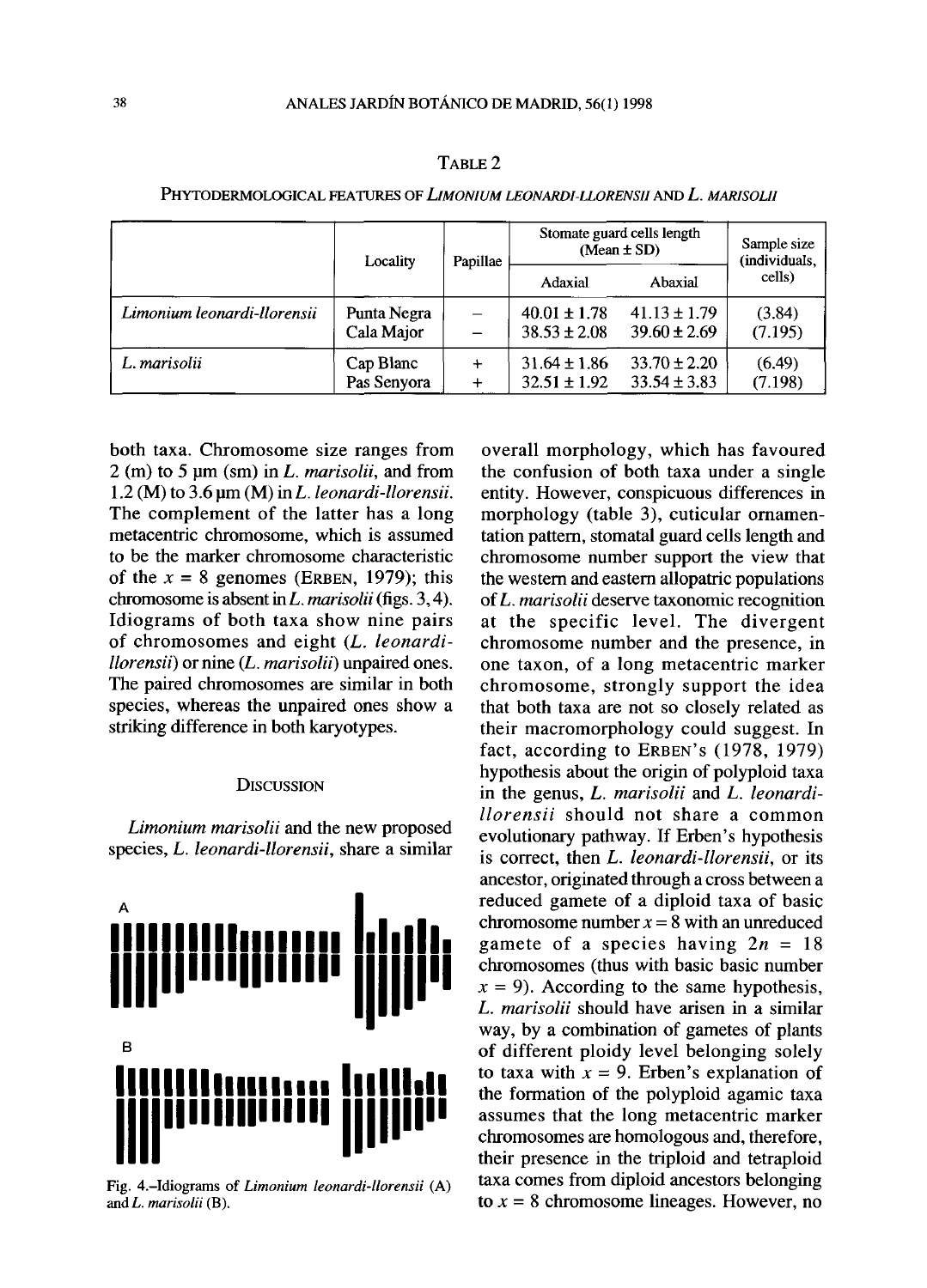# TABLE 3

# MORPHOLOGICAL DISCRIMINANT FEATURES OF *LIMONIUM LEONARDI-LLORENSII* AND *L. MARISOLII*

|                                                               | Limonium leonardi-llorensii                           | Limonium marisolii                                  |  |
|---------------------------------------------------------------|-------------------------------------------------------|-----------------------------------------------------|--|
| Leaves: acumen (mm)                                           | $0.1 - 0.2(0.3)$                                      | $0.2 - 0.4$                                         |  |
| Outer bract (mm)                                              | $1.5 - 2 \times 1.8 - 2$                              | $1.4 - 1.9 \times 1.5 - 1.9$                        |  |
| Inner bract: length $\times$ width (mm)<br>acumen length (mm) | $3.9 - 4.2 \times 2.8 - 3.4$<br>$(0.5)0.6 - 0.8(0.9)$ | $3.9 - 4.4 \times 2.9 - 3.1$<br>$(0.7)0.8 - 0.9(1)$ |  |
| Spikes length (mm)                                            | $10 - 25$                                             | $8 - 16$                                            |  |
| Flower per spikelet                                           | $2 - 5$                                               | $1-3$                                               |  |
| Calyx: length (mm)<br>teeth length $\times$ width (mm)        | $4-4.6$<br>$0.4 - 0.7 \times 0.6 - 0.8$               | $3.8 - 4.4$<br>$0.3 - 0.6 \times 0.6 - 0.9$         |  |
| Calyx midrib                                                  | Not reaching teeth basis                              | Reaching or depassing<br>teeth basis                |  |





 $50 \mu m$ 





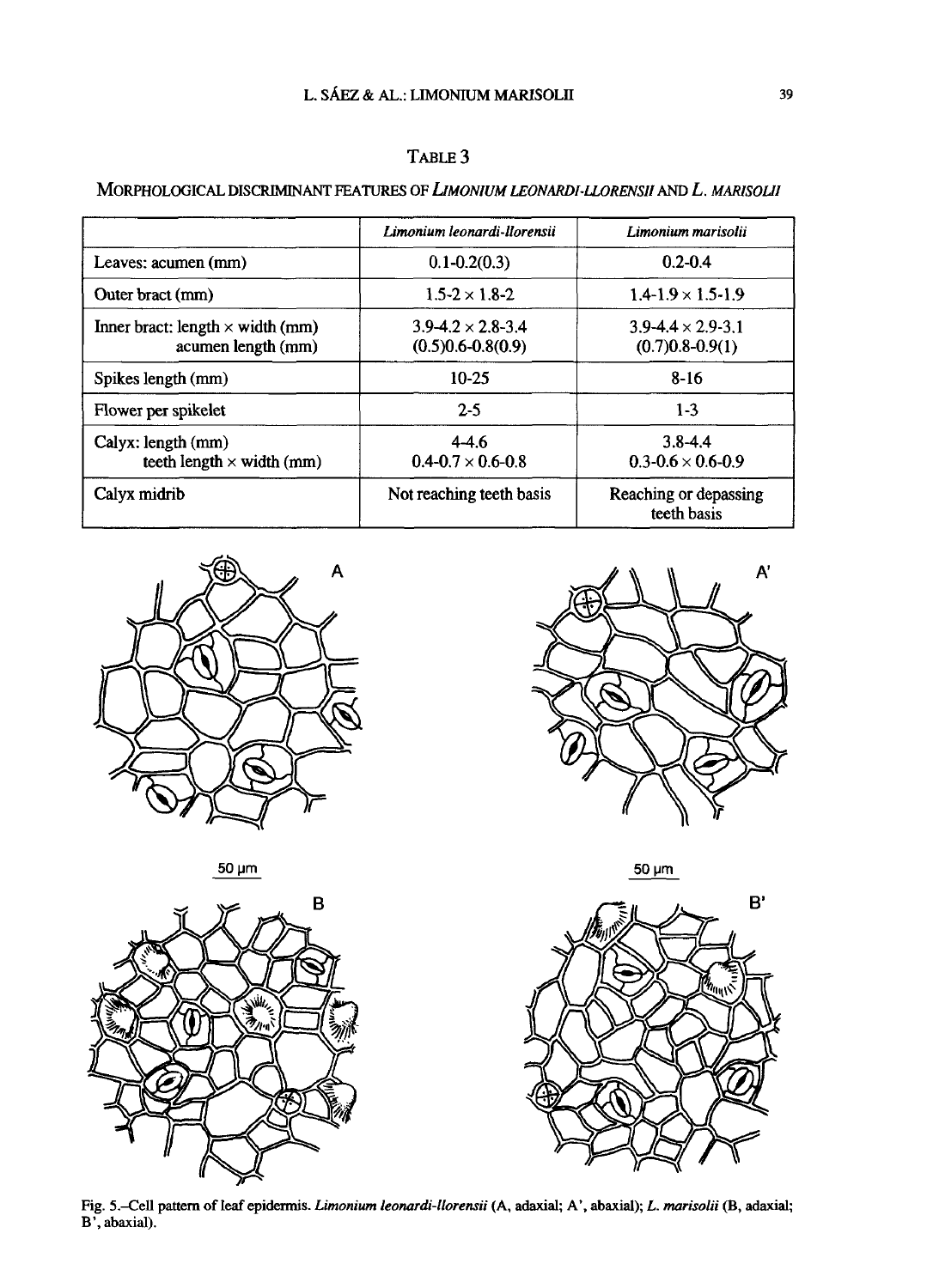

Fíg. 6.-Distributíon of *Limonium leonardi-llorensii* (Y) and *L. marisolii* ( $\bullet$ ).

conclusive evidence other than cytological observation of chromosome morphology is available, and some authors have proposed altemative hypotheses for the origin of the agamic taxa in other groups on the basis of somatic mutations and chromosomal rearrangements (INGROUILLE, 1984; IN-GROUILLE & STACE, 1985). Patterns of aneuploid speciation have never been advocated in *Limonium,* but on a theoretical basis this possibility should not be ruled out. By a centromeric fission of the long metacentric chromosome present in the  $2n = 26$  taxa, new cytotypes with  $2n = 27$ could arise. If chromosomal rearrangements also did occur, then the similarity between both karyotypes would not be as close as expected. If *L. marisolii* aróse from *L. leonardi-llorensii* through this chromosomal event then the genetic similarity between both taxa should be high. Interestingly, *L. leonardillorensii* and *L. marisolii* share the same pollen-stigma combination (A/cob) and identical alleles at twelve out of thirteen isozymic loci so far analyzed, including a rare putative FDH gene duplication, which is absent in all other taxa of the *L. gibertii*  complex (Carvalho, unpublished data). This high allelic similarity would not be present in two taxa of such presumed different evolutionary pathways, as inferred from ERBEN'S (1978) data, at least if one considers the modérate level of isozyme differentiation

found within and between the taxa of the *L. gibertii* complex (Carvalho, unpublished data). On the other hand, RFLPs of noncoding chloroplast DNA (trnC-trnD) show that *L. leonardi-llorensii* and *L. marisolii*  have different haplotypes, a noteworthy feature if both taxa have an ancestordescendent relationship. These conflicting molecular data could be reconciled assuming an hybrid origin of *L. marisolii* through a cross between *L. leonardi-llorensii* and another still unidentified taxa, which should be the ovule donor (chloroplast DNA transmission is assumed to be maternal in *Limonium;* HARRIS & INGRAM,1991). Karyological rearrangements and chromosomal losses in unstabilized zygotes could account for the low chromosome number found in *L. marisolii.* Genomic in situ hybridization (GISH) is currently underway, to further explore both compelling hypotheses about the genomic relationships and evolution between *L. leonardi-llorensii*  and *L. marisolii.* 

#### ACKNOWLEDGEMENTS

The authors thank G. Nieto Feliner for his criticism, and R. Almeida da Silva and J. Vigo for their help. This work has been partly supported by a DGICYT grant PB-93-0350.

#### **REFERENCES**

- ALEXANDER, M. P. (1980). A versatile stain for pollen, fungi, yeast and bacteria. *Stain Tech.* 55:13-18.
- ERBEN, M. (1978). Die Gattung Limonium im Südwestmediterranean raum. *Mitt. Bot. Staatssamml. München* 14:361-631.
- ERBEN, M. (1979). Karyoptype differentiation and its consequences in Mediterranean Limonium. *Webbia*  34:409-417.
- ERBEN, M. (1986). Bermenkungen zur Taxonomie der Gattung Limonium. IV. *Mitt. Bot. Staatssamml. Munchen* 27: 381-406.
- ERBEN, M. (1988). Bemerkungen zur Taxonomie der Gattung Limonium. IV. *Mitt. Bot. Staatssamml. München* 27:381-406.
- ERBEN, M. (1989). Bermenkungen zur Taxonomie der Gattung Limonium. V. *Mitt. Bot. Staatssamml. Munchen* 28:313-417.